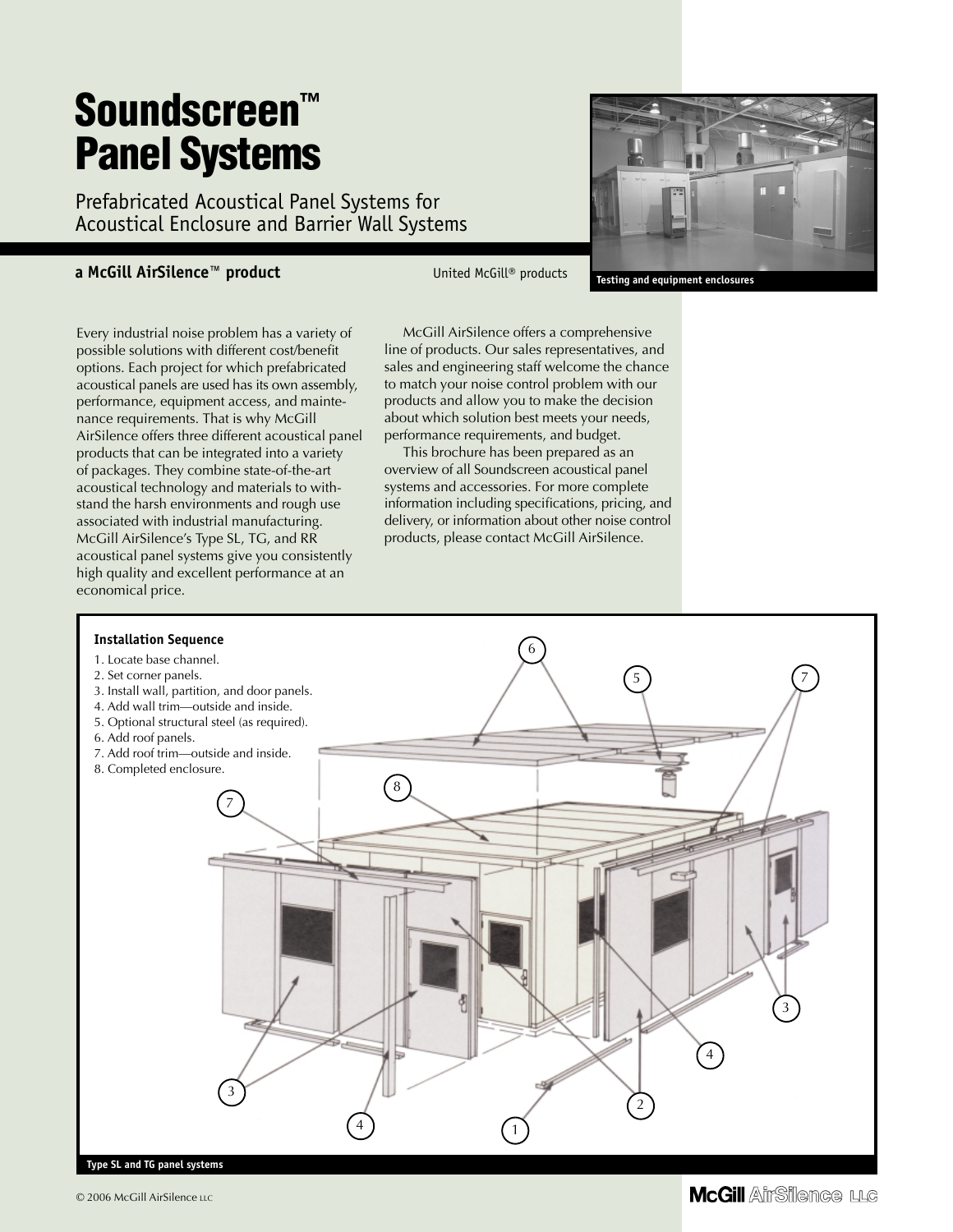## **Type SL—Snap-Lock Joint Construction**

The Type SL panel system incorporates a mechanically self-locking feature, which allows adjacent panels to be snap-locked together, forming structurally sound, full-length panel-topanel joints. **The self-locking feature eliminates the need to install sheet metal screws at the panel joints,** a time consuming task in the erection of standard tongue-and-groove and H-connector panel systems. Compared with other systems, this self-locking feature reduces installation time by about 20 percent.

## **Type TG—Tongue-and-Groove Joint Construction**

The Type TG panel system features a slip-fit tongue-and-groove joint.

# **Type RR—Rapid Removable Joint Construction**

The Type RR system features removable panels. All of the panels fit into drop-in channel frames.

## **Typical Uses and Benefits of McGill Acoustical Panel Systems**

#### **Type SL**

#### •**Permanent installations**

Type SL panel systems are not intended for use in projects in which future disassembly and re-erection may be required.

#### •**Rapid panel assembly time**

The snap-lock feature eliminates the need for joint-to-joint sheet metal screws and speeds assembly.

#### •**Visually appealing panel-to-panel joints** The elimination of sheet metal screws at joints provides an attractive assembled enclosure.

#### **Type TG**

#### •**Semi-permanent installations**

Type TG panel systems allow future disassembly and re-erection.

#### **Type RR**

#### •**Movable installations**

Type RR systems provide superior flexibility and ease of relocation.

#### •**Quick access to machinery** Removal and re-installation of individual panels or entire wall surfaces is fast and easy.

#### •**Adaptable to "close quarters"**

More permanent acoustical enclosure systems must provide walkway clearance around interior machinery for maintenance access. This uses up valuable floorspace. The ease of removal and re-installation of RR panel systems eliminates this requirement, allowing an RR panel enclosure to occupy a smaller amount of floorspace.





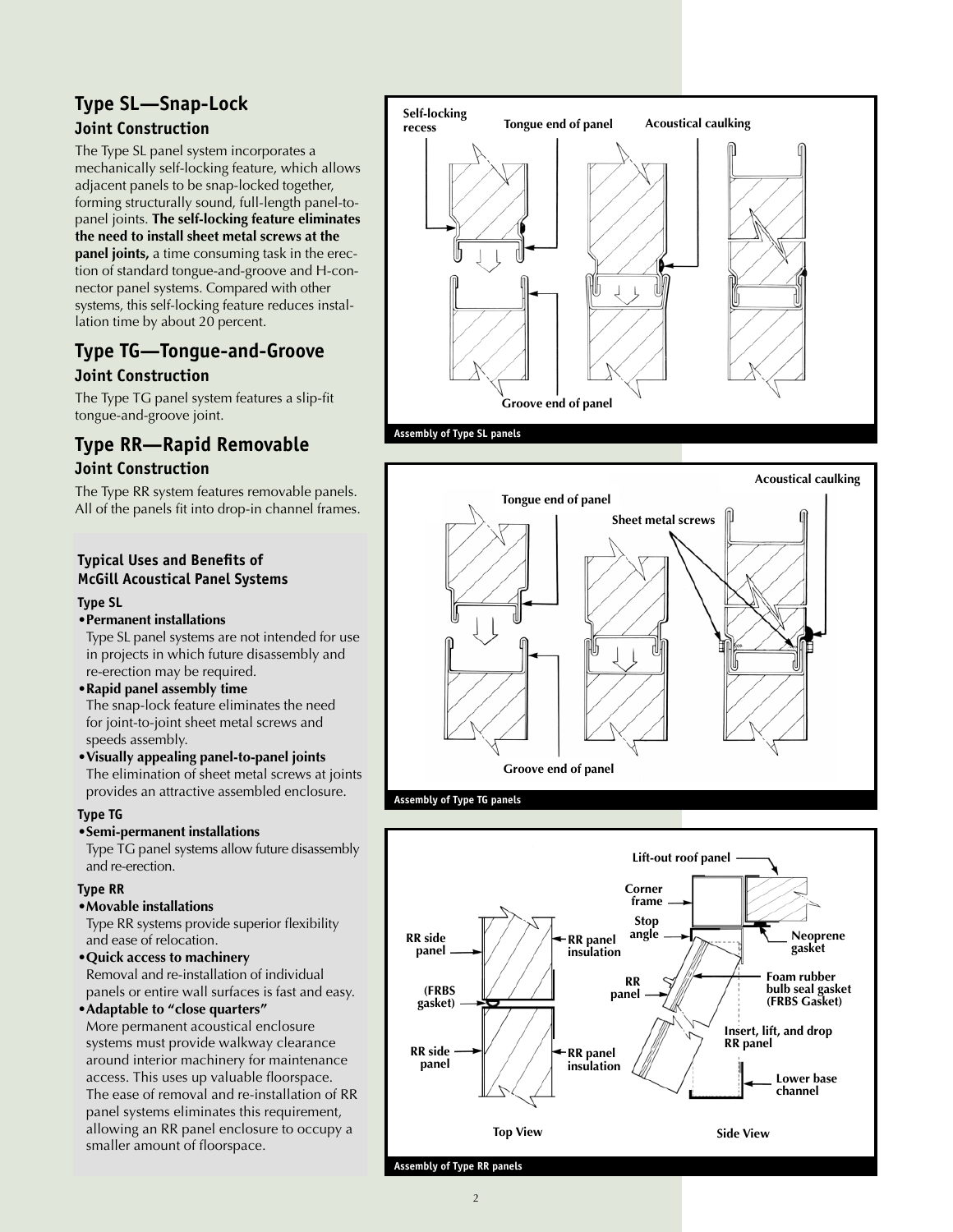



## **Standard Panel Construction**

Standard Type SL, TG, and RR panels are the basic building blocks of all Soundscreen acoustical enclosures. The standard panel for Type SL, TG, and RR systems consists of a sandwich construction of either an 18, 20, or 22-gauge galvanized solid steel outer shell, acoustical/ thermal insulating fill, and (optional for the RR panel) a 22-gauge minimum, perforated, galvanized steel inner liner.

All longitudinal joining channels and internal reinforcing members in Type SL and TG panels are fabricated from a minimum 18-gauge, galvanized steel.

Other skin materials are available including paintable galvanzied steel, types 304 and 316 stainless steel, and aluminum. Septum panels (with an interior dividing sheet) and panels with solid metal outer and inner shells are also available.

### **Insulation**

The acoustical/thermal insulating fill used in all standard Soundscreen panels is glass fiber insulation. It will not settle or promote the growth or bacteria, mold, vermin, or insects. The insulation used in the RR panels without the optional perforated galvanized steel inner liner has an acrylic coating to minimize loose fibers and erosion.

## **Surface Burning Characteristics**

All insulating materials, inner and outer surfaces, and acoustical caulking used in Soundscreen panels meet the requirements of NFPA-90A.

Products depicted in this specification sheet were current at the time of publication. As a quality-conscious manufacturer, McGill AirSilence is continually seeking ways to improve its products to better serve its customers. Therefore, all designs, specifications, and product features are subject to change without notice.

United McGill® is a registered trademark, and McGill AirSilence™ and Soundscreen™ are trademarks of United McGill Corporation.